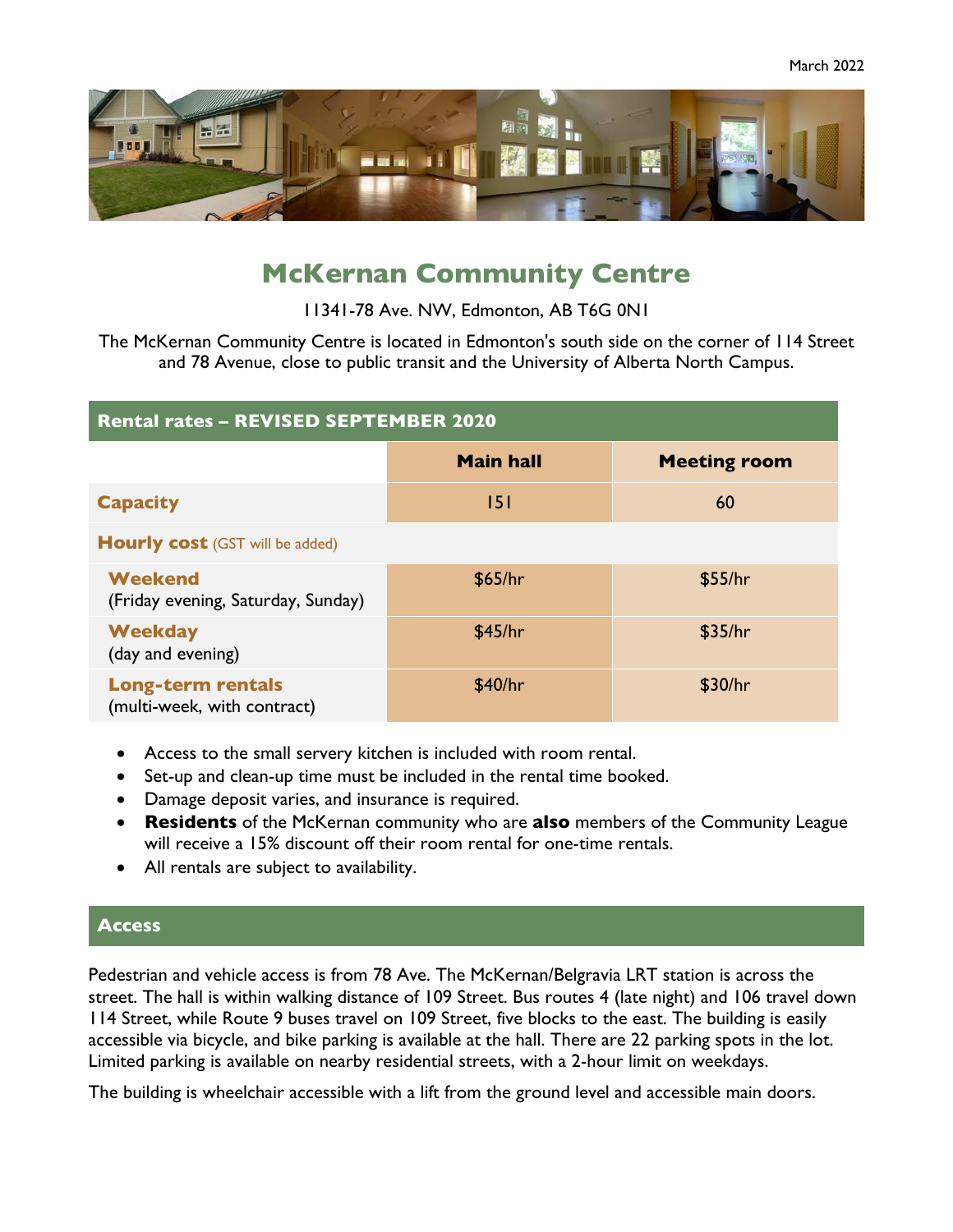### **Room descriptions**



## **Main hall**

Large, bright open hall with windows (with shades) throughout; partly-sprung composite floor and long window benches. Air-conditioned.



Bright open room with windows (with shades) on three sides; vinyl flooring and windowsill bench. Air-conditioned.